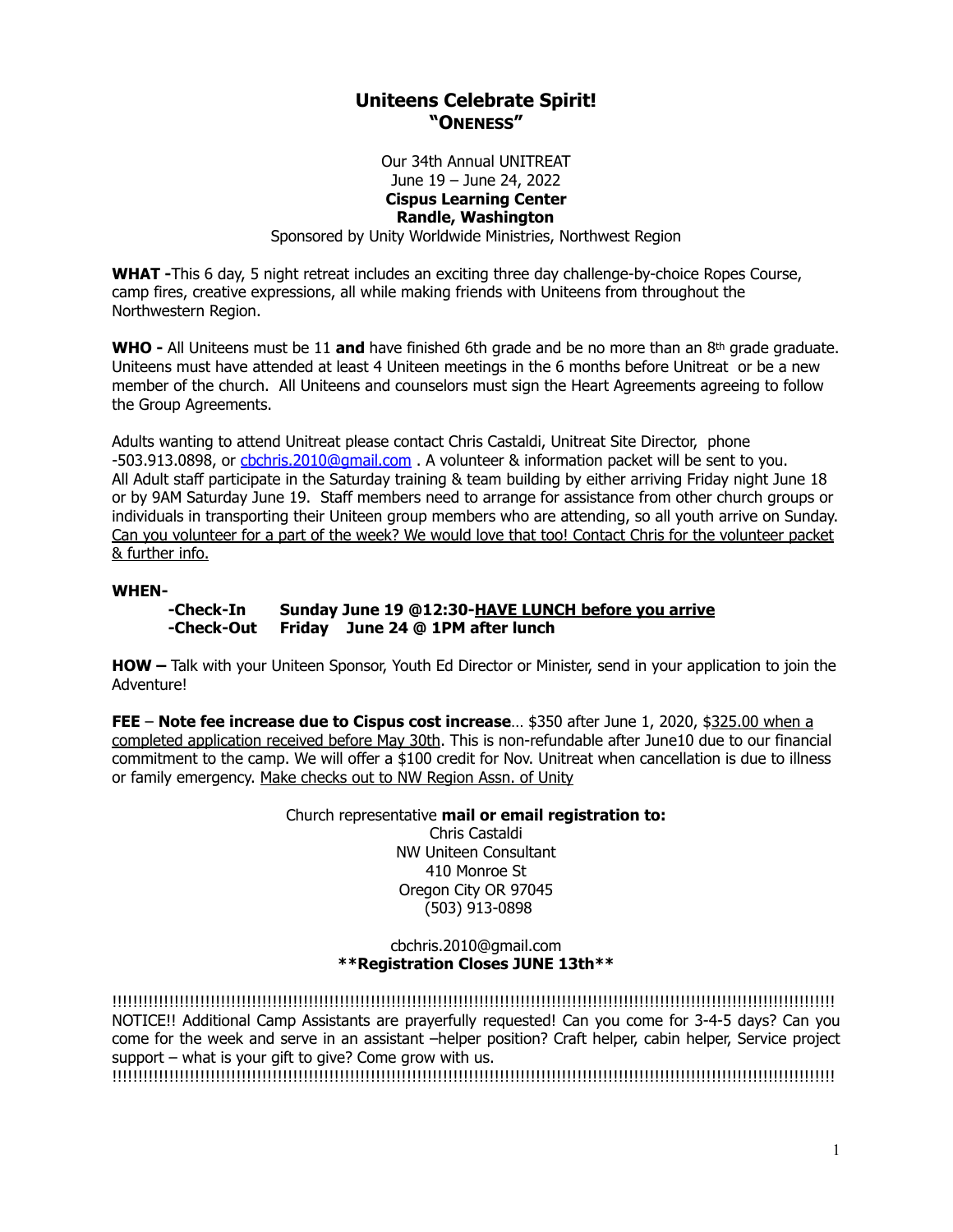Dear Uniteen Sponsors, Youth Ed Directors, parents and guardians,

The 2022 Uniteen summer retreat, **"**Oneness", will take place from June 19 to June 24. The focus in experiencing our Oneness, both individually and collectively is the use of Cispus Challenge Course (a ropes course), Unity based curriculum and creating a mindful trust culture within our community. One of the challenges in life is in remembrance of and engaging God within and all around. The challenge course, with its emphasis on the individual and group problem solving, approaching conundrums and conflict while stepping into one's growth zone provides a unique opportunity for supporting growth, awareness, & self responsibility to all connections we experience in life.

Camp Cispus is a beautiful outdoor setting. It provides an excellent space for games, meditation, water play, and campfire circles. Creative expressions are present throughout the camp experience. Check it out at www.cispus.org

We want to stress that Unitreat is a spiritual adventure - a quest, an opportunity to experience aspects of our God selves as an emerging teen. This requires a willingness to focus our energies, to honor and celebrate the differences we find in each other, and to actively seek the divine connection. We ask that those who choose to come to camp do so with the intention of exploring their inner space and discovering their unique expression of the Christ within.

Unitreat (Uniteen Retreat) requires a commitment on the part of Uniteens and their parents. We have boundaries that must be followed for the safety and well being of all participants. Most of the rules are common sense and listed in the heart agreement for the Uniteen and Parent to read & sign. The participants must agree to follow these.

If a Uniteen has an IEP or 504 while in school the parent/guardian must discuss this within the application process so Unitreat staff can best support their child. If you feel guided — **join us.** We desire Uniteens **AND** elders who want to sing, play, create and connect.

We will be blessed by the twenty + adults willing to serve on the Unitreat staff. These adults come from ministries throughout the NW, NGUers and you! Please call or email when you are willing to support and grow. Lead Counselors arrive Friday night or by Saturday 9AM for team building, training and to prepare for the youth. Staff members need to arrange for assistance from other church adults in transporting their Uniteen group members who are attending, so all youth arrive on Sunday. If you want to apply to serve on the Unitreat staff or if you have any questions, please call or email Chris Castaldi @ 503-913-0898 or cbchris.2010@gmail.com

NEW – Additional Camp Assistants are prayerfully requested! Can you come for 3-4-5 days? Can you come for the week and serve in an assistant –helper position? Craft helper, cabin helper, Service project support – what is your gift to give? Are you willing to grow with us?

> Chris Castaldi, Unity Worldwide Ministries, NW Region, Uniteen Consultant 503.913.0898 cbchris.2010@gmail.com

# **Blessings from the Unitreat Planning Team**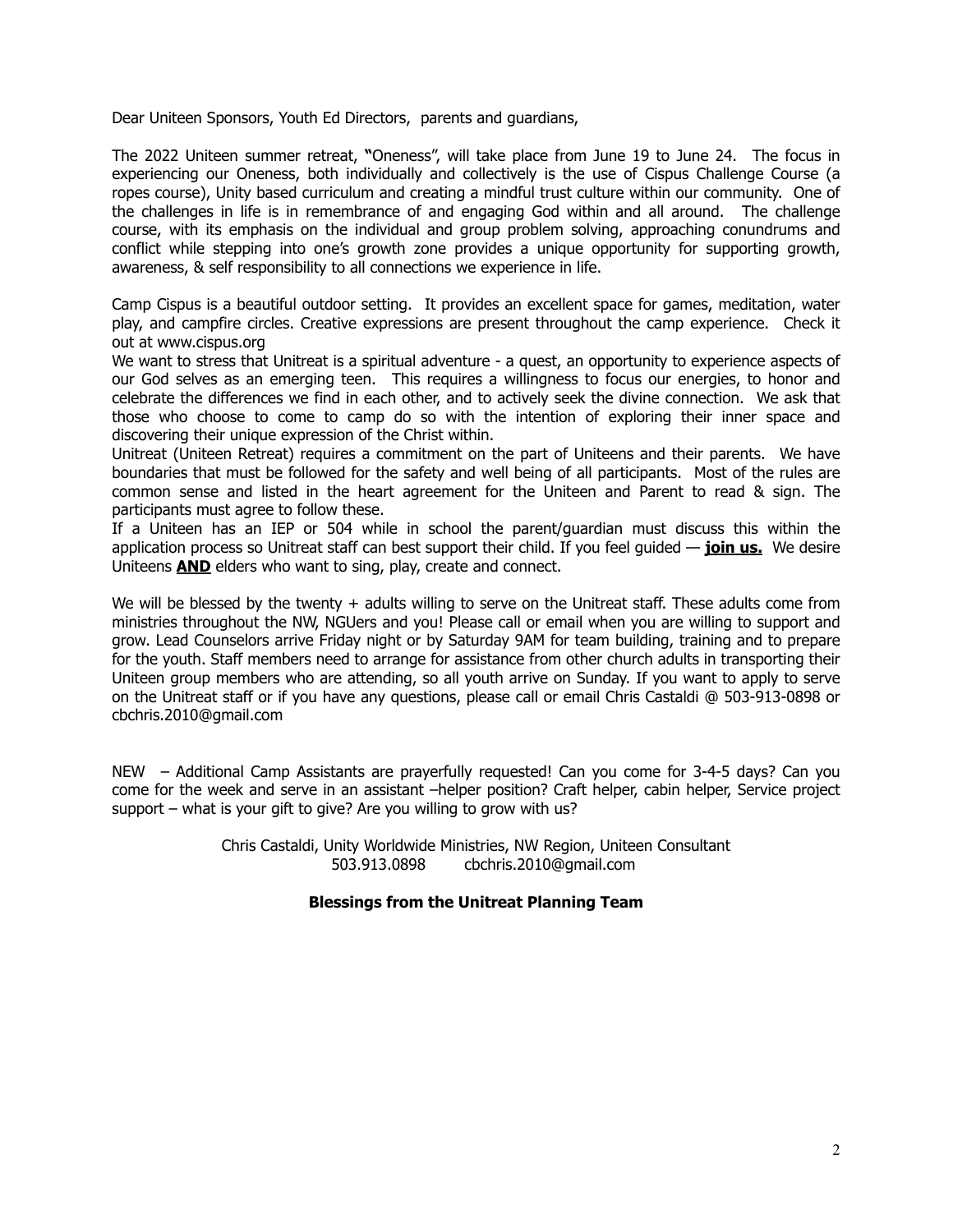# **Fall Unitreat – Nov 11, 12, 13 2022**

This is a Friday - Sunday retreat. Veterans Day offers us this 3 day weekend. We hope sponsors and youth can attend this together to build the connections between each other.

### **WHAT IS A CHALLENGE COURSE?**

The Challenge Course is a kind of outdoor laboratory where individuals in groups can experiment with problem solving and risk taking in a controlled, safe environment. The variety of challenges available at Cispus allows the facilitator to select activities appropriate to the skill, maturity and physical ability of the group. The activities parallel the more complex challenges we all face in our lives at home, at school, at church and work. The challenges are designed to require group cooperation to accomplish them.

#### **WHY A CHALLENGE COURSE?**

Participating in a challenge course adventure may produce the following outcomes: improved communication skills, increased group cohesion, better awareness of group process, increased trust, experiencing successful goal setting, increased self confidence, improved physical fitness, and fun. By facing and overcoming a sequence of increasingly challenging obstacles, some of which may at first seem insurmountable, group members gain confidence in their problem solving abilities. Individuals get a chance to look at what keeps them from seeing solutions to problems or participating fully in those solutions. Learning from each experience is applied to the next challenge, until by the end of the day, the group is working together effectively and smoothly.

#### **ISN'T IT DANGEROUS?**

Not really. Many people take one look at our materials and say something like; "I could never do that." In fact, most people are intimidated by the prospect of doing some of the activities involving heights. It is the variety within the programs, the building of group confidence, of overcoming seemingly insurmountable obstacles, the trust and security of being part of a group which supports the individual and shares the risk in some way, which enable most people to actually do these otherwise "unbelievable" activities.

# **I'M NOT "ATHLETIC." CAN I PARTICIPATE?**

Athletic ability is not necessary to enjoy these activities which emphasize cooperation rather than competition. The successful completion of the challenges requires an atmosphere of emotional safety. No individual can be excluded or isolated by the group without resulting in failure to accomplish the goal. There can be no put-downs, insults or other verbal abuse. One of the most important roles of the facilitator is to focus the group's attention on the harm done to the individual and to the group by any behavior violating this emotional safety requirement. This emphasis on cooperation and emotional safety allows people with all levels of physical ability to participate with joy.

#### **IS IT STRENUOUS?**

Most of the activities are not strenuous, nor aerobic. Our program works for people of all ages, sizes, and physical abilities. Our philosophy of **"Challenge by Choice"** plus the focus on keeping everyone included at their level of ability to participate welcomes all who wish to experience personal growth through being present in one's growth zone.

#### **WHAT ARE YOU TRYING TO ACCOMPLISH?**

"When I play with people in a games, curriculum, skills, technical, corporate, or whatever workshop, I ask them to:

- \* Cooperate Try to make things work
- \* Communicate Talk about what's going on without fear of being put down
- \* Trust Physically and emotionally, without the worry of harm or embarrassment
- \* Accept fun and challenge as a vehicle for personal growth
- \* And Commit to all the above.

(Doing these things goes) toward building a hands-on vehicle for personal and group happiness. If you and others are happy with the situation and one another, good things happen. So make them happen!"

Karl Rohnke, Bag of Tricks - 1990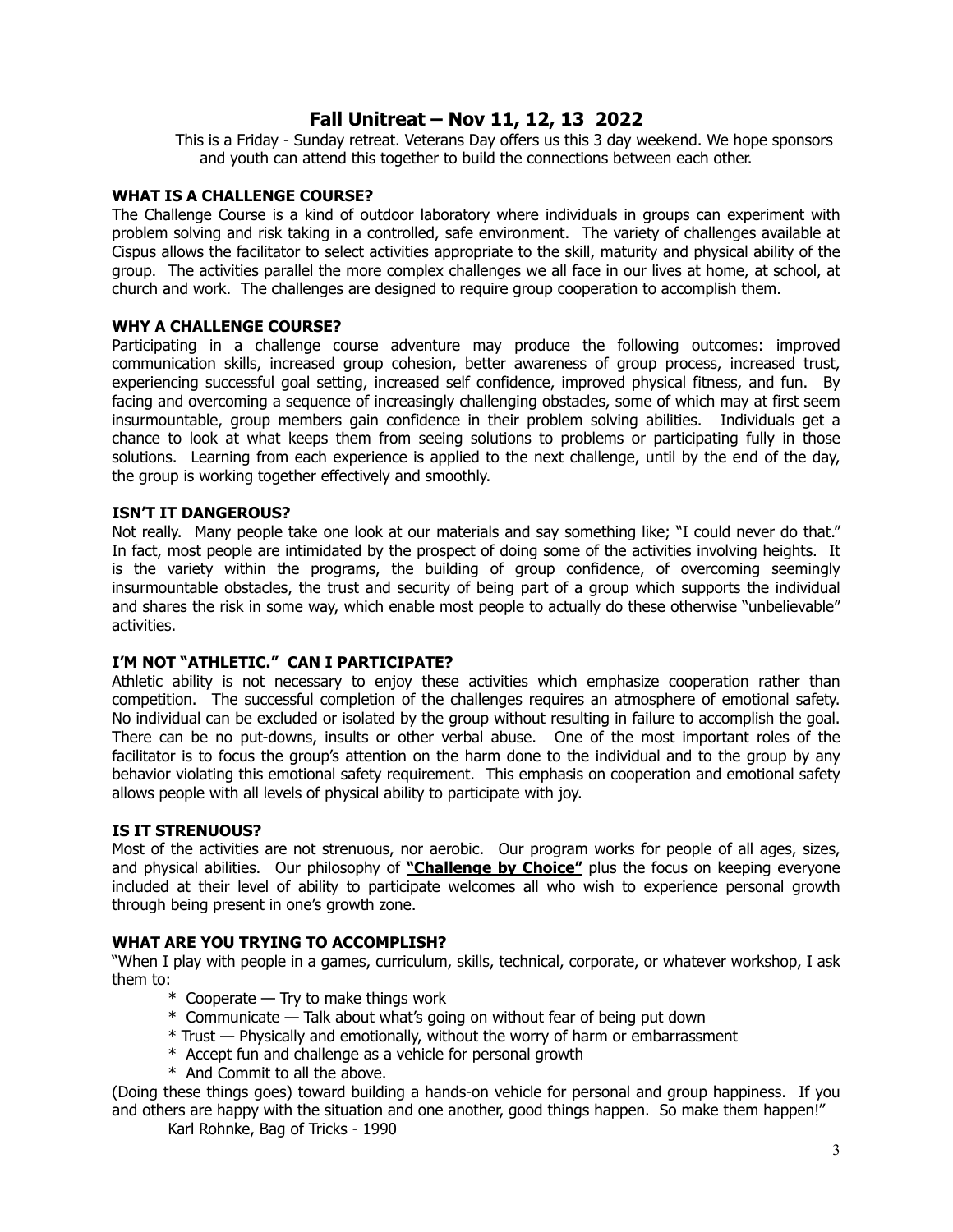#### **WHEN DO I ARRIVE AND LEAVE?**

Plan to arrive, after your lunch, between 12:30-1:30 p.m. on **Sunday, June 19.** Plan to depart Friday, June 26, 1PM after our lunch.

### **WHAT WILL I EAT?**

All meals are served family style and are similar to public school lunches. The Cispus staff attempts to meet special dietary needs when requested in advance. Please communicate any needs on your application. Many Youth with multiple food allergies have brought food from home which the professional kitchen prepares.

#### **HOW DO I RECEIVE MESSAGES?**

In an EMERGENCY, the number is (360) 497-7131. Call person-to-person. In any emergency you can get a message to staff and youth or from the camp to you. There is no cell phone reception at Cispus. See Cispus @ www.cispus.org

# **WHAT DO I BRING?**

- ✑ Medical Release Form (your copy)
- $\Leftrightarrow$  Sleeping bag and pillow
- ✑ Towel/wash cloth
- ✑ Personal care items mosquito repellant, sun block, **water bottle**
- $\infty$  Dancing shoes  $*$
- ✑ Love offering \*
- $\gg$  Props & Music Bring anything you think might be useful in a skit or Spirit Share. Also bring any musical instrument/written words you would like to share during campfire. (Spirit Share @ camp fire)
- ✑ Clothing Bring warm, cold, and wet weather clothing. **Extra tennis or running shoes** (with some grip), or light hiking boots. Wear loose fitting

pants. Please, **no large belt buckles, watches, rings, earring,**

 **or anything else that might scratch, jab, or entangle someone on the challenge course.**

# **DO NOT BRING:**

Cell phones, MP3s, are only used at bedtime if absolutely necessary to assist in sleeping,song lyrics must meet Heart Agreements. Arrangements for use during sleep must be on application and discussed with Wellness during registration. Cell Phones are not used during the Retreat, they will be returned at our closing ceremony for pictures and contact exchange.

Money — For LOVE Offering only as there's no place to spend it Fireworks - parents will retrieve fireworks & child Pop, gum, candy or food (we will furnish all food and snacks) Knives – no need for this camp equipment

**CAMP APPLICATION FORMS: There are six:** the Unity Camper Information, Pre-application, Permission to Treat/Liability Release, Ropes Course, a Unitreat Camp Agreements, and a Photo release form. They **must all be filled out and signed**. The Permission to Treat/Liability Release form must be copied in triplicate with 1 copy given to the driver in case of an emergency on the road to / from Unitreat. One copy sent with camp payment, one copy stays with your home church. Note that the minister must sign the Unitreat Camp Agreements. Incomplete registration will **not** be accepted and may incur a delay in campers registration.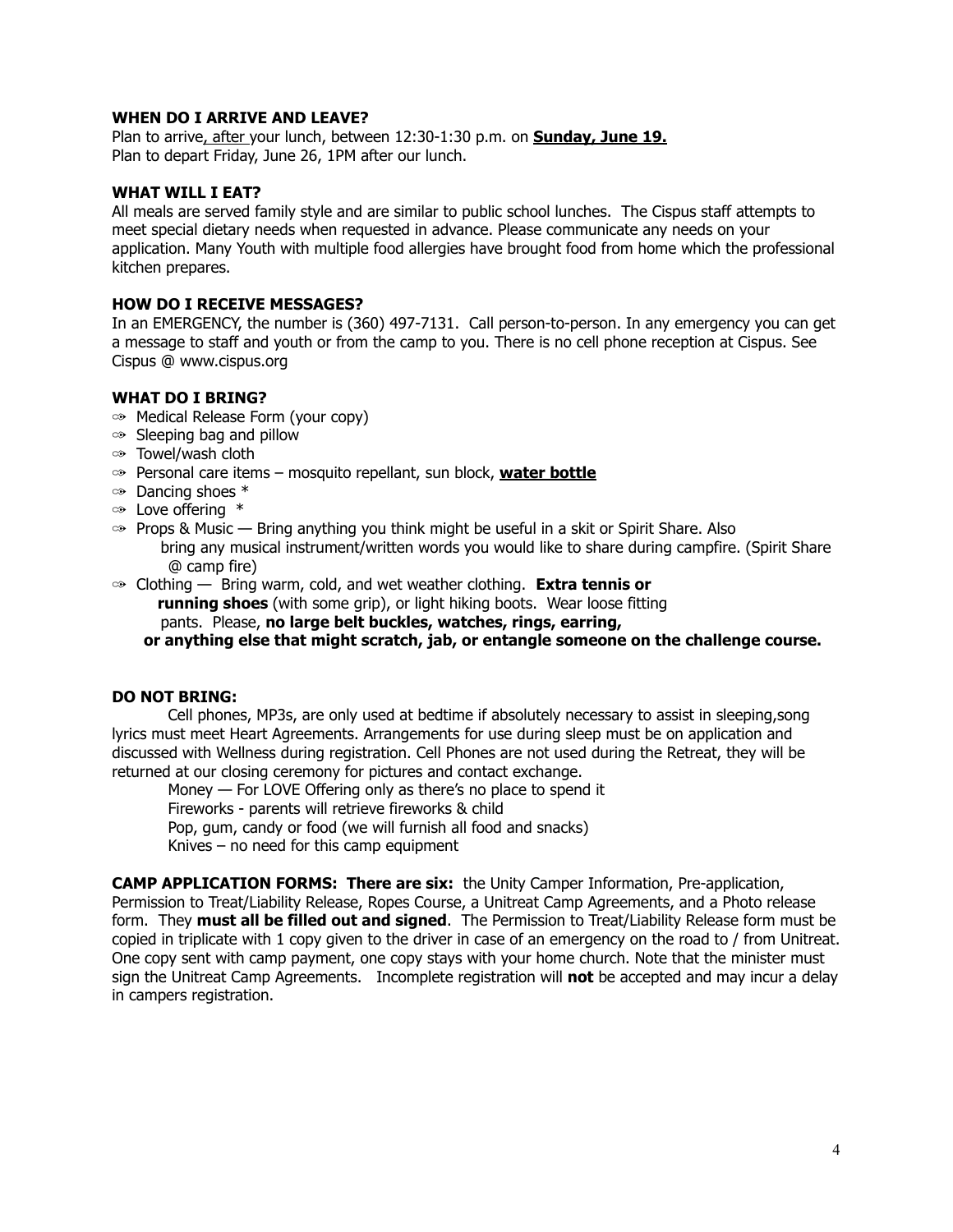# **WHERE IS UNITREAT? http://www.awsplearningcenters.org/cispus/**

Cispus Environmental Learning Center is located off Highway 12 south of Randle, Washington. Better maps online!



The following pages contain **the 6 FORMS** necessary to complete your Unitreat application. Please note that your minister's signature is required on the Camp Agreements form, your parent's signature is required on every form, a church staff member or trustee must witness the Medical-Liability form**. All forms are double-sided.**

# **#1 UNITEEN Pre-Application FORM** -not necessary for returnees unless there is significant changes.

The Youth Services Team hopes this next form helps start appropriate discussions when a youth's readiness for the Unitreat experience is a topic of discussion. Our Unitreat camp counselors are church members and volunteers who give a week of their time to support the Unitreat experience. We follow best practices in keeping our campers safe and happy yet we are not child developmental or behavior specialists. As many of us only see our Uniteens for 1-2 hours a week it is important to have the entire Unitreat application filled out and have the answers to these basic questions known. Please call Nick or Chris for any questions with this form.

demonstrates maturity, self-discipline and self-responsibility, plus also has a sincere desire to attend and is able to participate in camp activities.

| Phone $(\_)$ |  |
|--------------|--|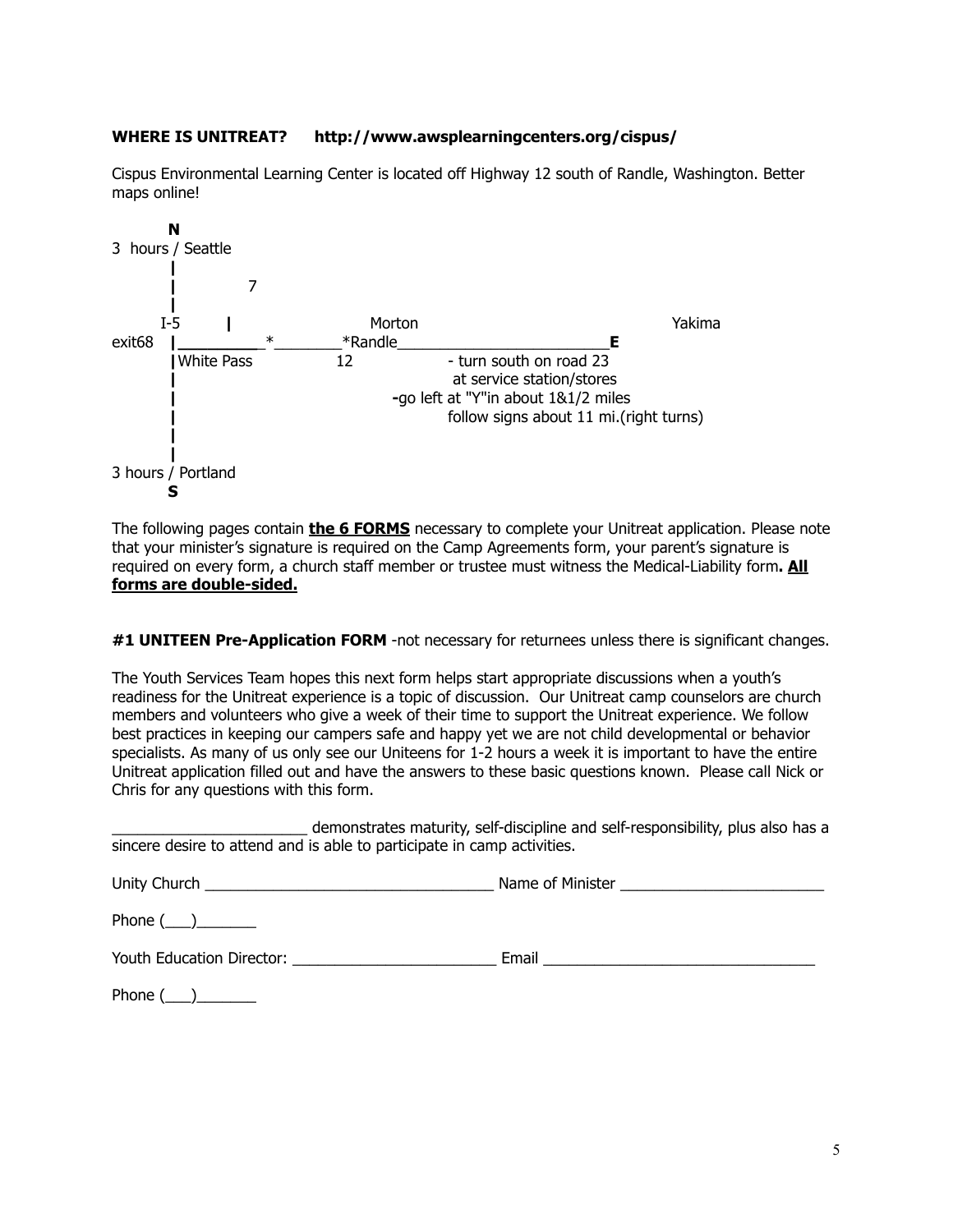# **CHURCH CHECK LIST – REQUIRED**

This participant

- $\_$ 1) Is actively involved in our ministry
- \_\_ 2) Meets all camp qualifications
- \_\_ 3) Has a completed Parent check list
- \_\_ 4) Is approved and sponsored by this ministry to attend this event.
- \_\_ 5) Can communicate their needs independently

This ministry guarantees payment of all registration & other fees in the event this participant's fees are not paid in full.

 $\Box$  Date  $\Box$  Date  $\Box$  Date  $\Box$ 

Signature of Minister or YE Director

**PARENT CHECK LIST: REQUIRED**

My child …

- $\pm$  1) Is actively involved in a Unity Church.
- \_\_ 2) independently follows directions.
- \_\_ 3) Has had 3 successful overnight stays away from home without family.
- \_\_ 4) Exhibits appropriate behavior.
- \_\_ 5) Can effectively communicate their needs in a way that is appropriate in a group setting.
- \_\_ 6) Demonstrates ability to follow group agreements.
- \_\_ 7) Is independent in personal hygiene and care needs.
- \_\_ 8) Independently participates in group activities and projects

I have read and understand the Unitreat Information Flyer. This event is facilitated and supervised by adult volunteers from regional churches who are team leaders providing all daily structure to their campers.

PARENT SIGNATURE: THE SUBSECTED SIGNATURE:

# **#2 PHOTO RELEASE**

I \_\_\_\_\_\_\_\_\_\_\_\_\_\_\_\_\_\_\_\_\_\_\_\_\_\_\_\_\_\_\_\_\_\_\_\_\_, grant Unity, The Association of Unity Churches, and persons acting for or through them, the right to use, reproduce, assign, and or distribute photographs, film, sound recordings of the following for use in materials they may create.

PRINT name of minor here

Signature \_\_\_\_\_\_\_\_\_\_\_\_\_\_\_\_\_\_\_\_\_\_\_\_\_\_\_\_\_\_\_\_\_\_\_\_\_\_\_\_\_\_\_\_\_\_\_\_\_ Date\_\_\_\_\_\_\_\_\_\_\_\_\_\_\_\_\_\_\_\_\_\_\_

(Parent/Guardians signature if under 18 years old)

\_\_\_\_\_\_\_\_\_\_\_\_\_\_\_\_\_\_\_\_\_\_\_\_\_\_\_\_\_\_\_\_\_\_\_\_\_\_\_\_\_\_\_\_\_\_\_\_\_\_\_\_\_\_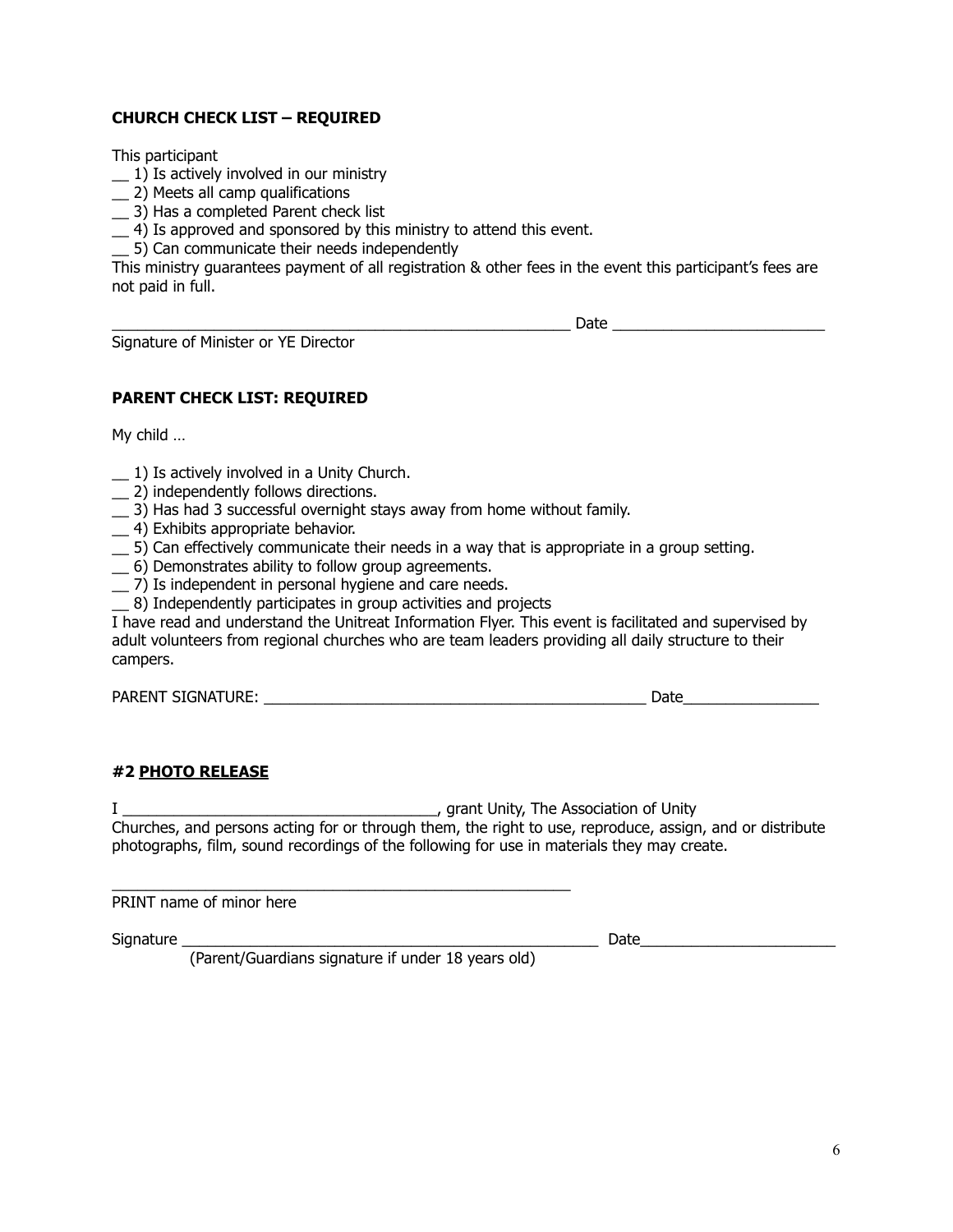# **#3 CAMP CISPUS PARTICIPANT RELEASE OF LIABILITY FORM**

Addendum to Cispus Liability Release Form.

**DISCLOSURE-** The Challenge Course Programs offered at Uniteen Camp at Cispus involve a variety of activities that often include warm-ups, games, group-initiative problems, high and low challenge course elements and other physical adventure activities. The level of participation in the Challenge Course activity is at all times completely the individual's choice. Yet there is a risk which must be assumed by each participant that he or she may suffer an emotional of physical injury and disability.

**RELEASE OF LIABILITY-** I understand that parts of the Challenge Course program may be physically or emotionally demanding. I affirm that this minor/adult health is good, and that I am not under physicians care for any undisclosed condition that might endanger my health or that of other participants. I recognize the inherent risk of injury or disability in Challenge Course activities. I understand that each participant must assume the risk of physical injury that could result from any of these activities.

 $\Box$ 

CAMPER'S NAME ABOVE

# **PARENT OR LEGAL GUARDIAN SIGNATURE FOR MINOR**

**RETURN ALL FORMS TO CHRIS CASTALDI 410 Monroe St Oregon City, OR 97045**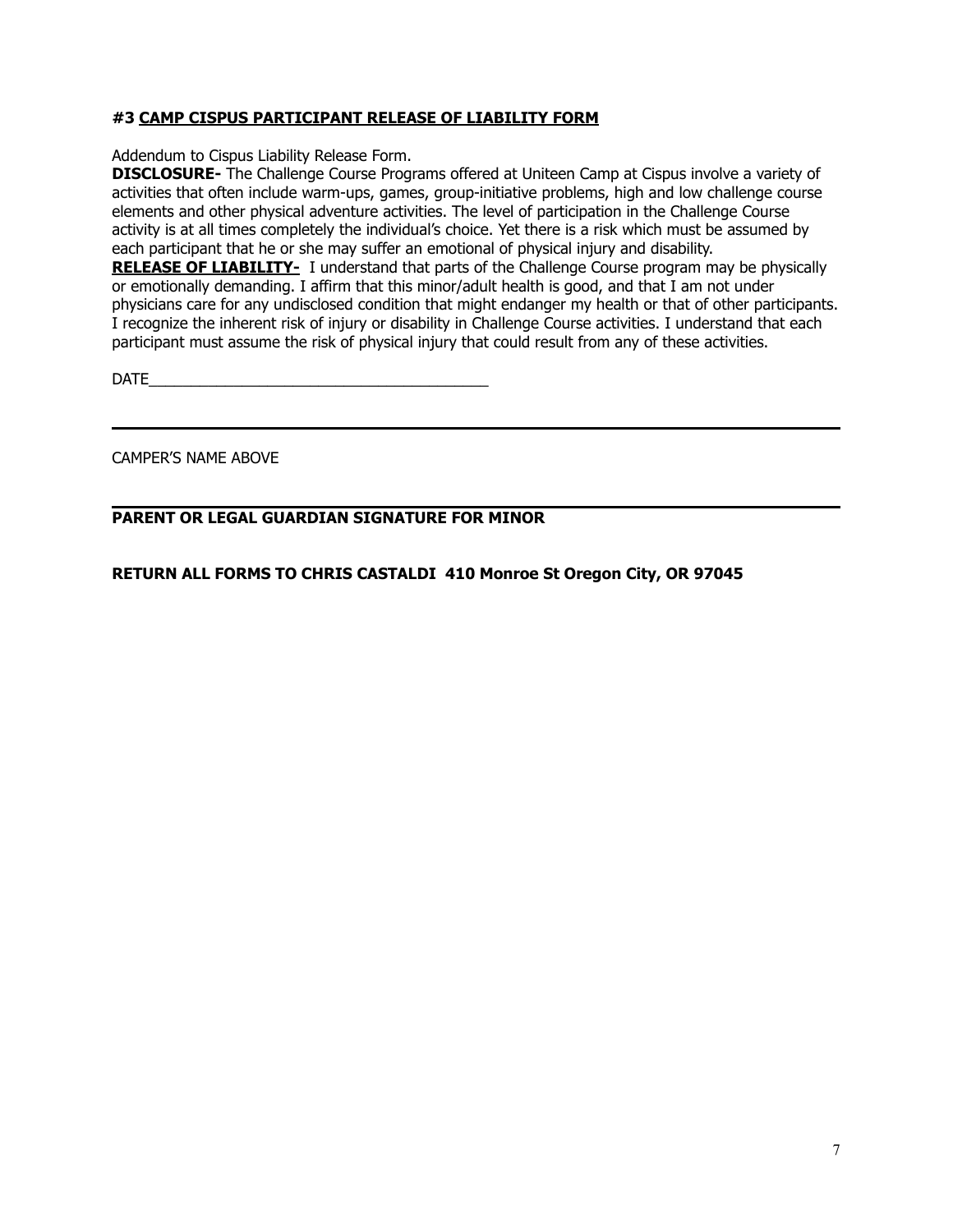# **#4 UNITREAT CAMP HEART AGREEMENTS for Youth & Adults**

**RESPECT** is an attitude of honoring oneself and others and caring about their rights. Behaving respectfully makes life more peaceful and orderly for everyone.

You are practicing **RESPECT** with these agreements:

- Treat each person the way you want to be treated. Honor and celebrate each other as the unique & perfect spiritual beings we are.
- Treat the property of the camp and others with special care and respect
- Remain out of the dorm of the opposite gender
- Work out problems peacefully, using only appropriate words
- Listen when others are talking
- Arrive & Participate on time for all functions
- Ask an adult to help if you are losing control
- Use of all tobacco products and nonprescription drugs does not foster a closer awareness of your inner Light, they are not a part of this camp experience.
- Having a dating relationship while at camp is not in alignment with the intentions of this camp, honor yourself and all God's spirit around you by being open to everyone's friendships.
- Honor the camp boundaries set by your camp leaders.
- Honor the rules and boundaries of your family group
- Leave all radios, MP3 players, cell phones at home, Music is shared at community gatherings only<br>• Any food brought to camp will be lovingly offered to evenyone in your dorm or eaten by the field
- Any food brought to camp will be lovingly offered to everyone in your dorm or eaten by the field mice when we are not in the dorm.
- Money is only necessary for a Love offering at our closing ceremony
- Be receptive to the wisdom of your elders
- Respect lights out and quiet time
- Honor all dorm bed and family assignments

Because we are here to have fun, to love, to learn, and grow together, all human beings need love & acceptance and each person deserves to be treated with dignity and respect; we will follow these agreements. I have read the above and I understand my parent(s) will be called to take me home if I am unable to show respect for myself, the counselors and my peers. **If I am sent home, my parent(s) will make arrangements to pick me up within 8 hours.**

|                          |                                                                         | <b>UNITEEN</b>                                                                            |
|--------------------------|-------------------------------------------------------------------------|-------------------------------------------------------------------------------------------|
|                          |                                                                         | <b>PARENT</b>                                                                             |
|                          |                                                                         | <b>MINISTER</b>                                                                           |
|                          |                                                                         | **********!!!!!!!!!!!!!!!MEALS &T-SHIRTS !!!!!!!!!!!!!! *************                     |
|                          |                                                                         | <b>Adult Small</b>                                                                        |
|                          | <b>Adult Medium Adult Large</b>                                         | <b>Adult X Large</b>                                                                      |
| <b>Adult 2X</b> Adult 3X |                                                                         |                                                                                           |
|                          |                                                                         | MEAL Requirements: Vegetarian No Dairy Other , Explain below                              |
|                          |                                                                         |                                                                                           |
|                          |                                                                         |                                                                                           |
|                          |                                                                         | Cispus supplies only 1 type of milk replacement "Soy Joy, non flavored" Please supply any |
|                          | other forms of meal time needs, and it will be available at every meal. |                                                                                           |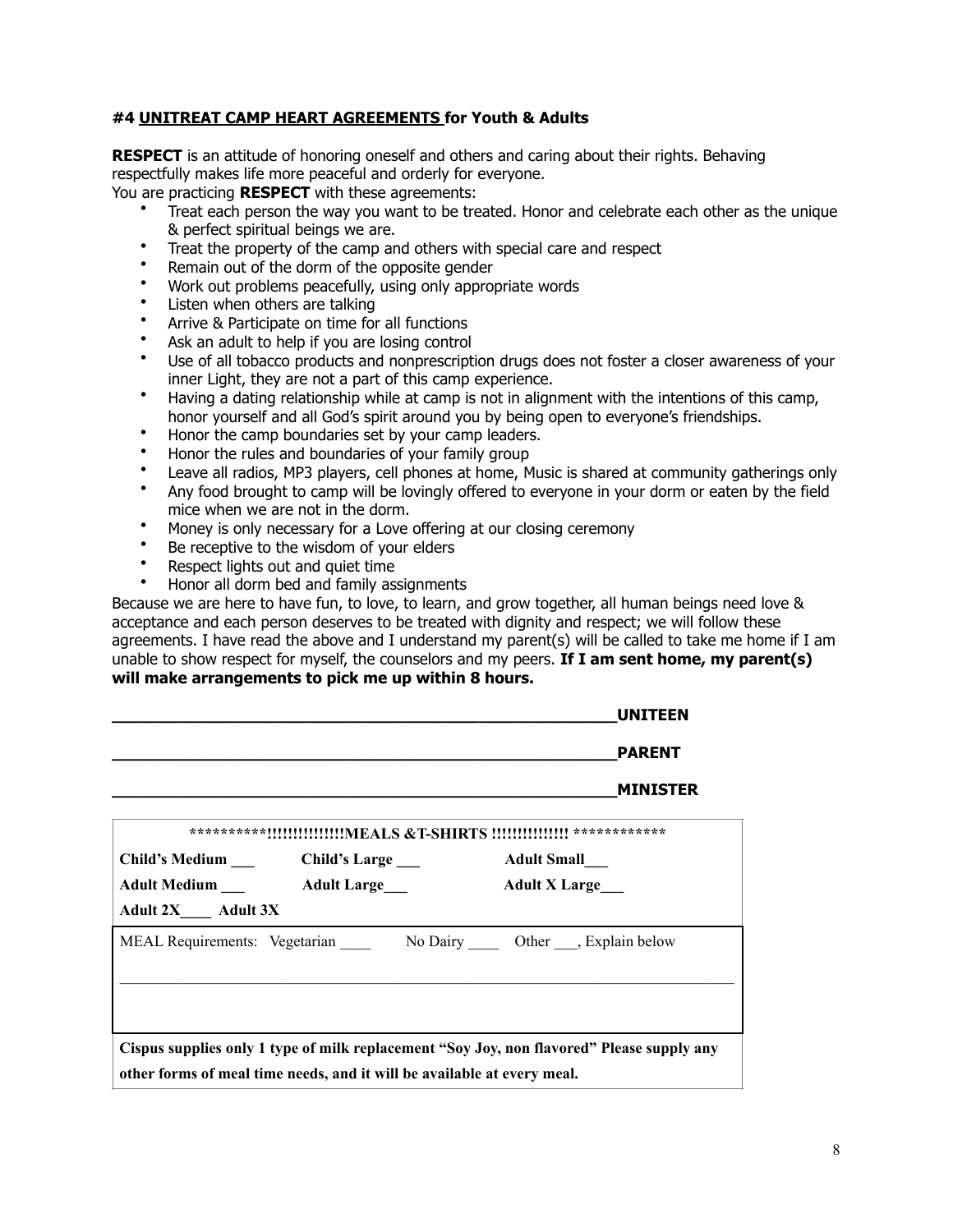# **#5 UNITREAT INFORMATION & APPLICATION FORM – for Youth & Adults Section 1 of 2**

**Make three copies: 1 for regional records, 1 for local church, 1 copy to carry to and from event. Authorization is valid for one year.** PLEASE PRINT NEATLY. Use back of form when necessary.

| Name of Camper                                                                                                                                                                                                                                                                                                                                             | <b>Address</b> |  | City | <b>State</b> | Zip |
|------------------------------------------------------------------------------------------------------------------------------------------------------------------------------------------------------------------------------------------------------------------------------------------------------------------------------------------------------------|----------------|--|------|--------------|-----|
| Birth date: 00/00/00 ___________ Age ___ Male___ Female___ Other ____, dorm request M F O                                                                                                                                                                                                                                                                  |                |  |      |              |     |
| email:                                                                                                                                                                                                                                                                                                                                                     |                |  |      |              |     |
| Name of Parent/Legal Guardian Address check here if same as minors listed above ______                                                                                                                                                                                                                                                                     |                |  |      |              |     |
| Contact info for Parent/Legal Guardian:                                                                                                                                                                                                                                                                                                                    |                |  |      |              |     |
| Telephones with Area Code - home, cell, work Other numbers where I can be reached                                                                                                                                                                                                                                                                          |                |  |      |              |     |
|                                                                                                                                                                                                                                                                                                                                                            |                |  |      |              |     |
| Must give 2 phone numbers, parent plus one other Name and Relationship to the child &<br>Telephone numbers with area code                                                                                                                                                                                                                                  |                |  |      |              |     |
| List all allergies and type of allergic reactions ______________________________                                                                                                                                                                                                                                                                           |                |  |      |              |     |
| List any recent illness, operations or injuries ________________________________                                                                                                                                                                                                                                                                           |                |  |      |              |     |
| Does your camper have special needs or life circumstances that we should be aware of in support of<br>their camping experience? Please provide any additional information about the participant's behavior and<br>physical, emotional or mental health about which the camp should be aware?                                                               |                |  |      |              |     |
| Does your child have an IEP/504 in place? Yes_ No_ Please call Chris Castaldi, camp director to discuss<br>how we can best support your child. Remember all counselors are volunteers without training or<br>knowledge of your child's support plan. Chris @ home 503.913.0898                                                                             |                |  |      |              |     |
| Other condition or special care needs? ________ Sleep needs?                                                                                                                                                                                                                                                                                               |                |  |      |              |     |
| List all current Medication [All Medicine will be held and dispensed by the Camp Nurse] Use back of form<br>if more space needed.                                                                                                                                                                                                                          |                |  |      |              |     |
| Camp Wellness must be informed of any medication brought by youth. Please send in original labeled<br>bottle with clear information as to current proper use. If medication is "as needed", please provide<br>symptoms for use on the back of this form. All medication administration is under the management of our<br>camp's First Aid/Wellness person. |                |  |      |              |     |
| My son /daughter has my permission to travel to and participate in this event. I am familiar with and                                                                                                                                                                                                                                                      |                |  |      |              |     |

approve the camp activities, mode of transportation and leadership accompanying my child. I certify that my son/daughter is in good health and able to participate in all normal activities of the group. Yes\_\_\_ No\_\_\_If no, please describe limits on this form. Use back of form if needed.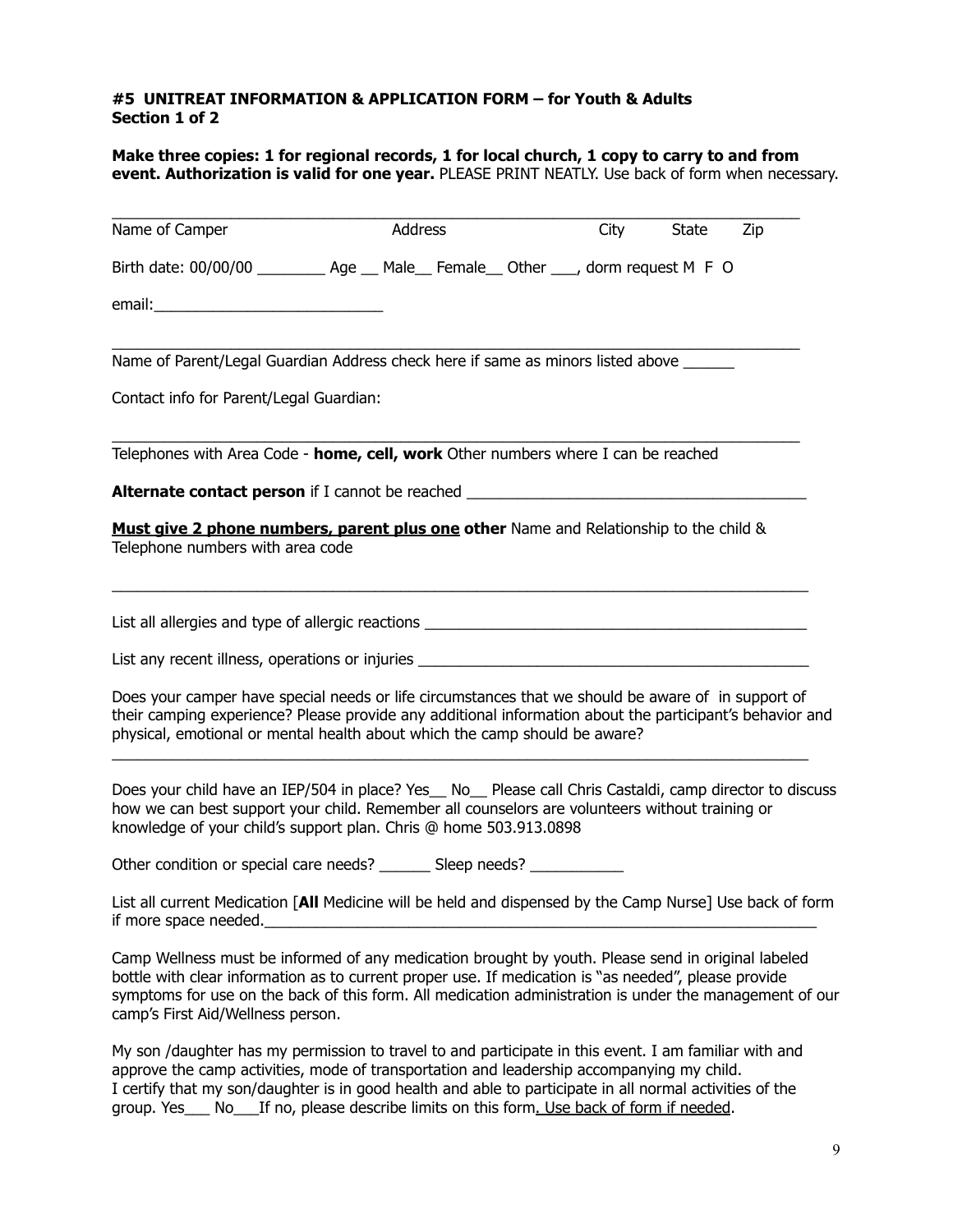My child's behavior allows for cooperative participation in various camp settings without disruption to others or compromising their safety or the safety of others. Yes\_\_\_ No\_\_\_

#### **I certify that this Uniteen has not been ill OR knowingly exposed to anyone known to be infectious in the last 2 weeks.**

| Please verify that Section II, Authorization to treat form has been completed. Thank you                                                                                                                                                                                                                                                                                                                                                                                                                                                                                                                                                                          |  |
|-------------------------------------------------------------------------------------------------------------------------------------------------------------------------------------------------------------------------------------------------------------------------------------------------------------------------------------------------------------------------------------------------------------------------------------------------------------------------------------------------------------------------------------------------------------------------------------------------------------------------------------------------------------------|--|
| #5 Northwest Region Uniteen Event for youth & Adult                                                                                                                                                                                                                                                                                                                                                                                                                                                                                                                                                                                                               |  |
| Section II_____ AUTHORIZATION TO TREAT CAMPER - PARENT / GUARDIAN SECTION<br>Make three copies: 1 sent with camp applications, 1 for local church, 1 copy to carry to and<br>from event. Authorization is valid for one year. PLEASE PRINT NEATLY.                                                                                                                                                                                                                                                                                                                                                                                                                |  |
| Print                                                                                                                                                                                                                                                                                                                                                                                                                                                                                                                                                                                                                                                             |  |
| Medical Insurance Coverage                                                                                                                                                                                                                                                                                                                                                                                                                                                                                                                                                                                                                                        |  |
| Name of Company & Policy Number OR copy of front and back of card attached to this record                                                                                                                                                                                                                                                                                                                                                                                                                                                                                                                                                                         |  |
|                                                                                                                                                                                                                                                                                                                                                                                                                                                                                                                                                                                                                                                                   |  |
| Is the minor currently under health care guidance for: Epilepsy_ Diabetes_ Asthma_ Ear Infections_<br>Fainting_ Headaches_ Recent Hospitalization/illness_ Head lice (recent)_ Sleepwalking_ Bed<br>Wetting Seizures Tuberculosis Heart Defect/Disease Counseling ADHD/ADD<br>If yes to any of above questions please give more info on back of form.                                                                                                                                                                                                                                                                                                             |  |
| Date of last Tetanus shot ______ Are your child's immunizations current? Yes___ No___ If No or None, please                                                                                                                                                                                                                                                                                                                                                                                                                                                                                                                                                       |  |
| When it may be deemed necessary, I authorize the calling of a doctor and/or providing of other necessary<br>medical services and unless covered by insurance, agree to pay for same. I understand that reasonable<br>measures will be taken to safeguard the health and safety of the young people and that I will be notified<br>as soon as possible in case of an emergency. Should the applicant be accepted as a participant I agree to<br>indemnify and hold harmless the group leaders, or any other representative of the Church, or the Church<br>itself, or the Association of Unity Churches responsible in the event of sickness or accident involving |  |

Unitreat has a Certified First Aid provider in camp at all times. When necessary we transport to Morton General Hospital, 521 Adams Avenue Morton, WA 98356 (360) 496-5112 in Morton WA. As in all health care it is necessary to show proof of insurance at the time care is received.

Signature of Parent/Guardian\_\_\_\_\_\_\_\_\_\_\_\_\_\_\_\_\_\_\_\_\_\_\_\_\_\_\_\_\_\_\_\_\_\_\_\_\_\_\_\_\_\_\_\_\_\_\_\_\_\_Date\_\_\_\_\_\_

camper or counselor no matter how caused.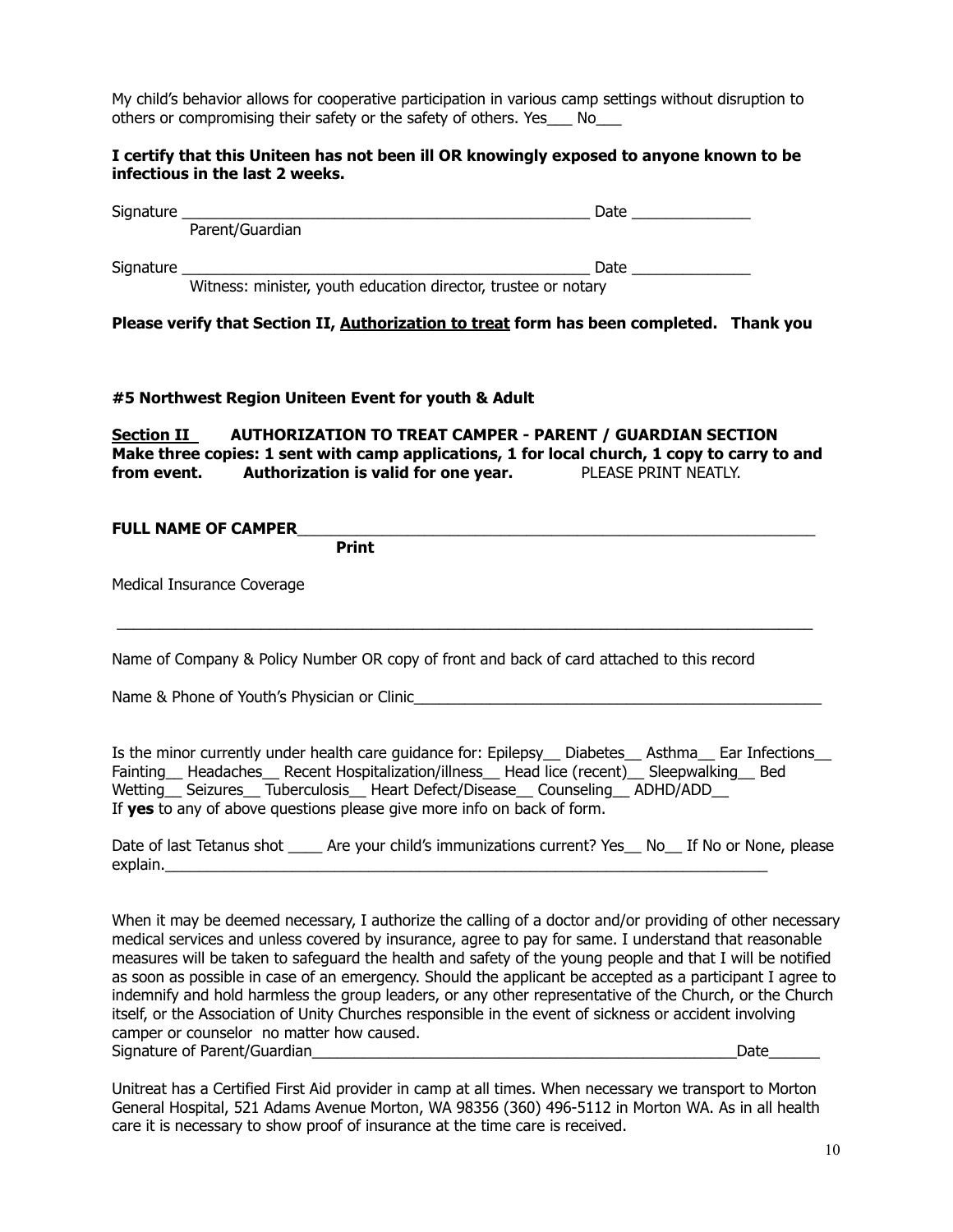#### **Please copy your child's insurance card on the back of this form.**

Thank you. A copy of an Insurance card makes all treatment and billing go smoother.

**Fall Unitreat – Nov 11, 12, 13, 2022** The FALL Retreat starts Friday @ 3pm and closes Sunday at 1pm. Registration opens at 3:30 pm

> Uniteen Retreat Preparation for Sponsors Northwest Region Unitreat

#### **UNITEEN LEADERS/SPONSORS PLEASE PREPARE YOUR UNITEENS FOR A WONDERFUL RETREAT EXPERIENCE IN THE FOLLOWING WAYS…**

1. DISCUSS THE UNITREAT HEART AGREEMENTS.

Everyone who is attending the Unitreat has signed a heart agreement. Review the Heart Agreements, what do they mean? Facilitate a discussion focused on appropriate behavior and positive cooperation by each person that contributes to a satisfying experience for everyone.

Explain also that anyone (adults & youth) breaking a heart agreement will be held accountable for their behavior. Discus the clarity & integrity their signature carries on the Heart Agreement.

#### 2. DISCUSS INDIVIDUAL EXPECTATIONS FOR UNITREAT.

It is important for each person to set individual goals for their time at Unitreat. Typical goals might be feeling closer to God, making friends, renewing friendship, taking time to pray-meditate, learning to speak up in a group, sharing a special talent or ability, learning to appreciate or get along better with others. Be sure to consider and discuss any questions or apprehensions of Uniteens or adults who will be attending their first retreat.

#### 3. DISCUSS INDIVIDUAL CONTRIBUTIONS TO THE RETREAT.

Encourage the Uniteens to get to know as many new people as possible, as well as helping others who are shy or in need of encouragement to be drawn into the "oneness" of the group. Encourage your Uniteens to give all speakers and presenters loving attention and support.

#### 4. DISCUSS EACH PERSON'S RESPONSIBILITIES AT THE RETREAT

All individuals (adults and Uniteens) must attend all activities and stay with the group at all times. No one may be in cabins during scheduled activities. Everyone must arrive on Sunday and not leave until after closing on Friday (for June Unitreat or Friday – Sunday for November Unitreat).

Please do your best to get your group to Unitreat during registration time frame as this will support your group's integration into the retreat Whole.

Uniteens will be expected to clean up after themselves and to assist in general clean up after activities, meals and Sunday morning. Family groups may be assigned to assist in specific clean up activities. Discuss the importance of everyone doing their part and present the idea that cheerfully performing helpful tasks with friends can be satisfying, fun. And is a part of becoming a young person (verses a child)

#### DISCUSS IMPORTANT RETREAT ACTIVITIES

FAMILY GROUPS—Every youth and adult will be assigned a family group. Family groups provide a small group setting to discuss and share retreat experiences.

CAMP FIRE—This is an opportunity to share your talent with everyone. The spirit of sharing will be one of support, cooperation and appropriateness. Only those Uniteens that have discussed in full their Talent Presentations with their Uniteen leader will be put on the campfire schedule. This can be songs, instrumentals, poems, stories, skits. (1campfire in November)

6. LEAD YOUR UNITEENS IN PRAYER, SENDING LOVE AND BLESSINGS TO THE EVENT, PLANNING TEAM AND ALL RETREAT PARTICIPANTS AFFIRMING UNITY, HARMONY AND ONENESS FOR THE UNITEEN WEEKEND.